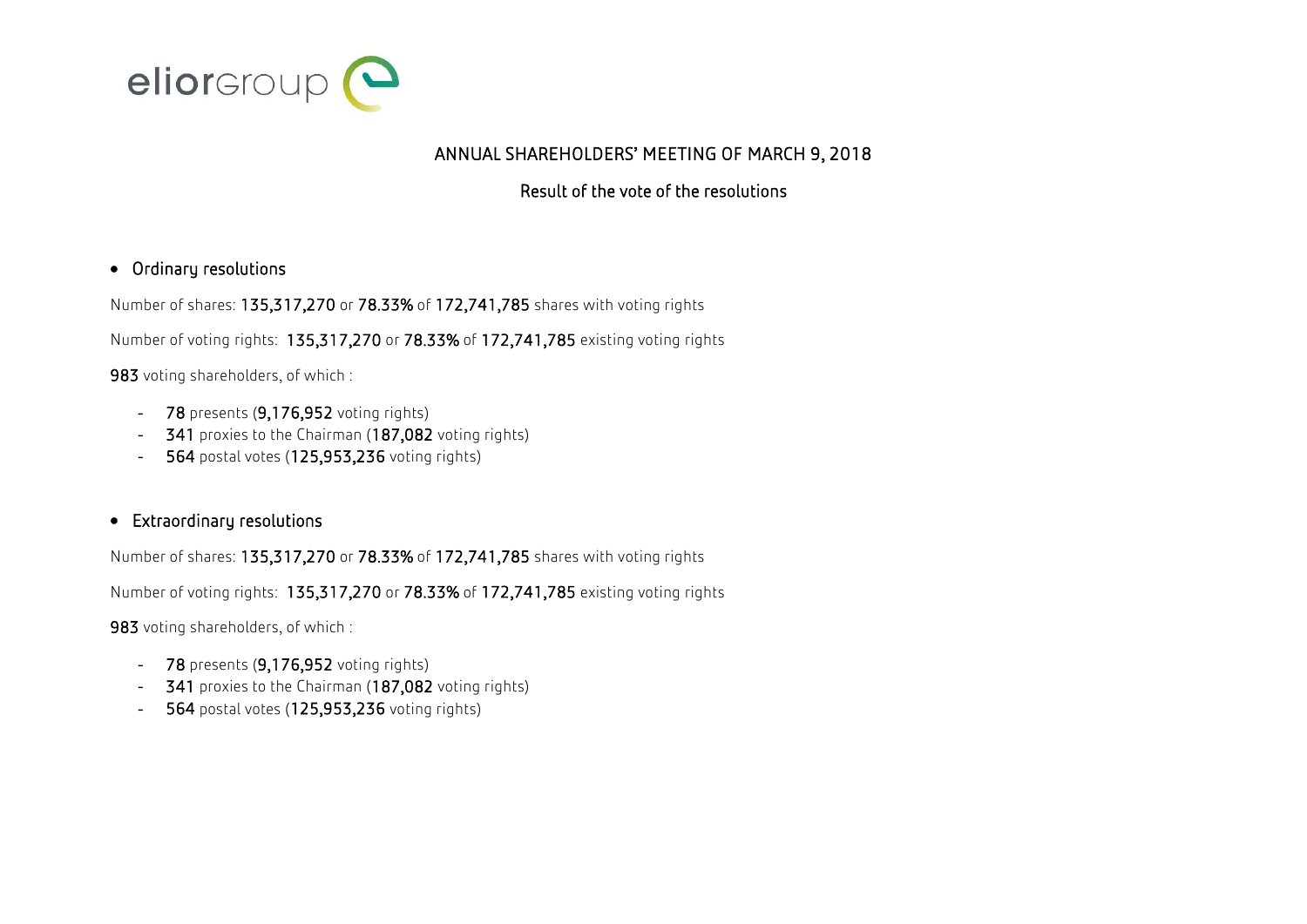| Resolution                                                                                                                                                                                                                                                                                                                     | Type | For         | % For   | Against      | %<br>Against | Abstention | %<br>Abstention | <b>Total Votes</b> | Result  |
|--------------------------------------------------------------------------------------------------------------------------------------------------------------------------------------------------------------------------------------------------------------------------------------------------------------------------------|------|-------------|---------|--------------|--------------|------------|-----------------|--------------------|---------|
| First resolution - Approval of the parent company<br>financial statements for the year ended September<br>30, 2017 and the related reports                                                                                                                                                                                     | Ord. | 135 034 121 | 99,79%  | 281568       | 0,21%        | 1581       | 0,00%           | 135 317 270        | Adopted |
| Second resolution - Approval of the consolidated<br>financial statements for the year ended September<br>30, 2017 and the related reports                                                                                                                                                                                      | Ord. | 135 312 957 | 100,00% | 2 3 6 2      | 0,00%        | 1951       | 0,00%           | 135 317 270        | Adopted |
| Third resolution - Appropriation of results and<br>approval of a dividend payment                                                                                                                                                                                                                                              | Ord. | 135 310 718 | 100,00% | 2 5 2 1      | 0,00%        | 4031       | 0,00%           | 135 317 270        | Adopted |
| Fourth resolution - Stock dividend alternative                                                                                                                                                                                                                                                                                 | Ord. | 135 157 751 | 99,88%  | 155 821      | 0,12%        | 3698       | 0,00%           | 135 317 270        | Adopted |
| Fifth resolution - Approval of the Statutory Auditors'<br>special report on related-party agreements and<br>commitments                                                                                                                                                                                                        | Ord. | 135 239 874 | 99,96%  | 57760        | 0,04%        | 1886       | 0,00%           | 135 299 520        | Adopted |
| Sixth resolution - Amendment of the commitment to<br>pay a termination benefit to Philippe Salle, Chairman<br>and Chief Executive Officer at September 30, 2017,<br>in the event of loss of office                                                                                                                             | Ord. | 102 967 862 | 76,09%  | 32 058 810   | 23,69%       | 290 598    | 0,21%           | 135 317 270        | Adopted |
| Seventh resolution - Say-on-pay vote on the<br>compensation components due or awarded for the<br>year ended September 30, 2017 to Philippe Salle,<br>Chairman and Chief Executive Officer at September<br>30, 2017 (in application of the AFEP-MEDEF<br>Corporate Governance Code)                                             | Ord. | 101 226 907 | 74,81%  | 33 800 197   | 24,98%       | 290 166    | 0,21%           | 135 317 270        | Adopted |
| Eighth resolution - Say-on-pay vote on the<br>compensation components due or awarded for the<br>year ended September 30, 2017 to Pedro Fontana,<br>Deputy Chief Executive Officer at September 30,<br>2017 (in application of the AFEP-MEDEF Corporate<br>Governance Code)                                                     | Ord. | 105 600 868 | 78,04%  | 29 7 14 0 78 | 21,96%       | 2 3 2 4    | 0,00%           | 135 317 270        | Adopted |
| Ninth resolution - Approval of the principles and<br>criteria for determining, allocating and awarding the<br>components making up the compensation package<br>set for the Chairman and Chief Executive Officer<br>covering the period from October 1, 2017 to October<br>31, 2017 (in application of the French Sapin II Act) | Ord. | 132 274 732 | 97,75%  | 3 040 420    | 2,25%        | 2 1 1 8    | 0,00%           | 135 317 270        | Adopted |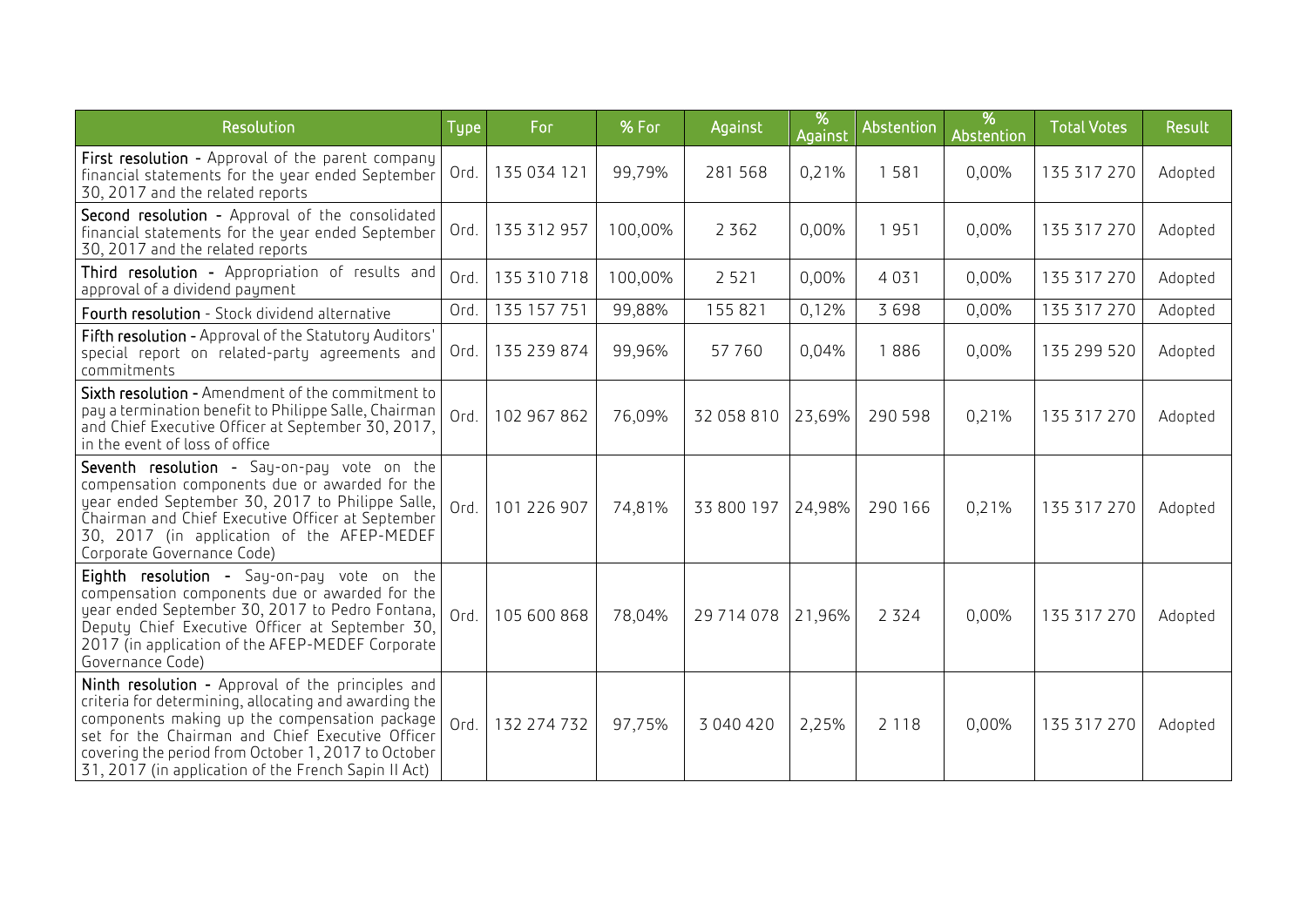| Resolution                                                                                                                                                                                                                                                                                                                                                    | Type | For         | % For  | Against       | %<br>Against | Abstention | %<br>Abstention | <b>Total Votes</b> | Result  |
|---------------------------------------------------------------------------------------------------------------------------------------------------------------------------------------------------------------------------------------------------------------------------------------------------------------------------------------------------------------|------|-------------|--------|---------------|--------------|------------|-----------------|--------------------|---------|
| Tenth resolution - Approval of the principles and<br>criteria for determining, allocating and awarding the<br>components making up the compensation package<br>set for the Deputy Chief Executive Officer covering<br>the period from October 1, 2017 to October 31,<br>2017 and from December 5, 2017 onwards (in<br>application of the French Sapin II Act) | Ord. | 107 419 372 | 79,38% | 27 896 082    | 20,62%       | 1816       | 0,00%           | 135 317 270        | Adopted |
| <b>Eleventh resolution -</b> Approval of the principles and<br>criteria for determining, allocating and awarding the<br>components making up the compensation package<br>set for the Chairman of the Board of Directors<br>effective as from November 1, 2017 (in application<br>of the French Sapin II Act)                                                  | Ord. | 134 540 975 | 99,43% | 774471        | 0,57%        | 1824       | 0,00%           | 135 317 270        | Adopted |
| Twelfth resolution - Approval of the principles and<br>criteria for determining, allocating and awarding the<br>components making up the compensation package<br>set for the Interim Chief Executive Officer from<br>November 1, 2017 to December 5, 2017 (in<br>application of the French Sapin II Act)                                                      | Ord. | 110 104 581 | 81,37% | 25 210 672    | 18,63%       | 2017       | 0,00%           | 135 317 270        | Adopted |
| Thirteenth resolution - Approval of the principles<br>and criteria for determining, allocating and awarding<br>the components making up the compensation<br>package set for the Chief Executive Officer effective<br>as from December 5, 2017 (in application of the<br>French Sapin II Act)                                                                  | Ord. | 129 500 074 | 95,70% | 5 8 1 5 2 4 0 | 4,30%        | 1956       | 0,00%           | 135 317 270        | Adopted |
| Fourteenth resolution - Approval of a commitment<br>to pay a termination benefit to Philippe Guillemot,<br>Chief Executive Officer, in the event of loss of office                                                                                                                                                                                            | Ord. | 133 000 396 | 98,30% | 2 2 9 5 5 8 1 | 1,70%        | 3 5 4 3    | 0,00%           | 135 299 520        | Adopted |
| Fifteenth resolution - Approval of a commitment to<br>pay an indemnity to Philippe Guillemot, Chief<br>Executive Officer, as consideration for a non-<br>compete covenant                                                                                                                                                                                     | Ord. | 133 418 671 | 98,61% | 1878975       | 1,39%        | 1874       | 0,00%           | 135 299 520        | Adopted |
| Sixteenth resolution - Setting directors' fees                                                                                                                                                                                                                                                                                                                | Ord. | 134 394 325 | 99,32% | 920 461       | 0,68%        | 2 4 8 4    | 0,00%           | 135 317 270        | Adopted |
| Seventeenth resolution - Ratification of the<br>appointment of Gilles Cojan as a director of the<br>Company                                                                                                                                                                                                                                                   | Ord. | 129 519 846 | 95,72% | 5795537       | 4,28%        | 1887       | 0,00%           | 135 317 270        | Adopted |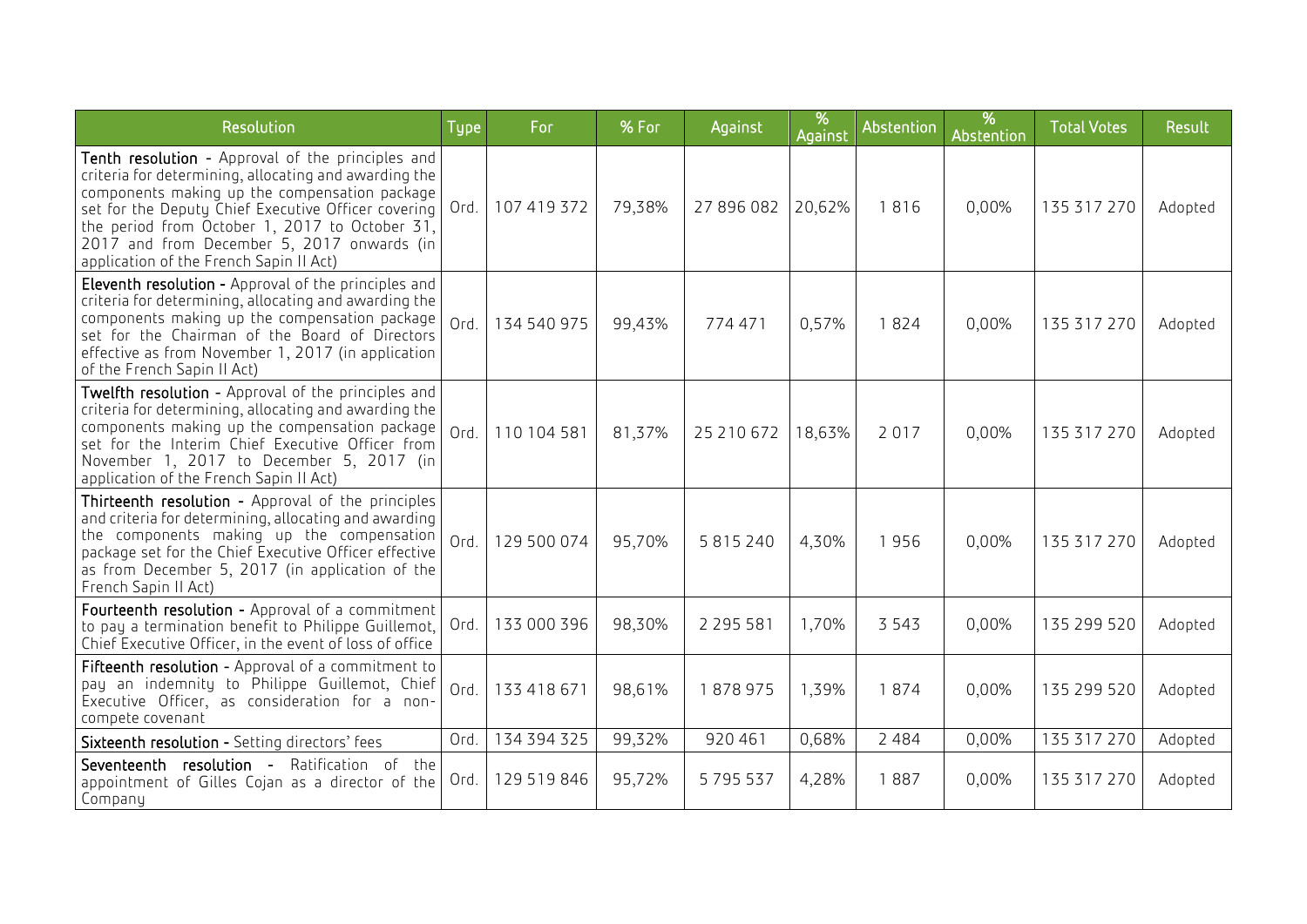| Resolution                                                                                                                                                                                                                                                         | <b>Type</b> | For         | % For  | Against    | %<br>Against | Abstention | %<br>Abstention | <b>Total Votes</b> | Result  |
|--------------------------------------------------------------------------------------------------------------------------------------------------------------------------------------------------------------------------------------------------------------------|-------------|-------------|--------|------------|--------------|------------|-----------------|--------------------|---------|
| Eighteenth resolution - Election of<br>Philippe<br>Guillemot as a director of the Company                                                                                                                                                                          | Ord.        | 133 926 278 | 98,97% | 1388868    | 1,03%        | 2 1 2 4    | 0,00%           | 135 317 270        | Adopted |
| Nineteenth resolution - Election of Fonds<br>Stratégique de Participations as a corporate director<br>of the Company                                                                                                                                               | Ord.        | 129 404 028 | 95,63% | 5910918    | 4,37%        | 2 3 2 4    | 0,00%           | 135 317 270        | Adopted |
| Twentieth resolution - Election of Bernard Gault as<br>a director of the Company                                                                                                                                                                                   | Ord.        | 135 277 737 | 99,97% | 37804      | 0,03%        | 1729       | 0,00%           | 135 317 270        | Adopted |
| Twenty-first resolution - Re-election of Gilles<br>Auffret as a director of the Company                                                                                                                                                                            | Ord.        | 129 554 850 | 95,74% | 5760811    | 4,26%        | 1609       | 0,00%           | 135 317 270        | Adopted |
| Twenty-second resolution - Re-election of Caisse de<br>dépot et placement du Québec as a corporate<br>director of the Company                                                                                                                                      | Ord.        | 129 848 657 | 95,96% | 5466594    | 4,04%        | 2019       | 0,00%           | 135 317 270        | Adopted |
| Twenty-third resolution resolution - Re-election of<br>BIM as a corporate director of the Company                                                                                                                                                                  | Ord.        | 124 411 267 | 91,94% | 10 904 084 | 8,06%        | 1919       | 0,00%           | 135 317 270        | Adopted |
| Twenty-fourth resolution - Renewal of the term of<br>office of a principal Statutory Auditor                                                                                                                                                                       | Ord.        | 134 959 602 | 99,74% | 355 307    | 0,26%        | 2 3 6 1    | 0,00%           | 135 317 270        | Adopted |
| Twenty-fifth resolution - Renewal of the term of<br>office of an alternate Statutory Auditor                                                                                                                                                                       | Ord.        | 128 791 470 | 95,18% | 6523836    | 4,82%        | 1964       | 0,00%           | 135 317 270        | Adopted |
| Twenty-sixth resolution - Election of Célia Cornu as<br>a non-voting director of the Company                                                                                                                                                                       | Ord.        | 95 928 529  | 70,89% | 39 386 917 | 29,11%       | 1824       | 0,00%           | 135 317 270        | Adopted |
| Twenty-seventh resolution - Authorization for the<br>Board of Directors to carry out a share buyback<br>program                                                                                                                                                    | Ord.        | 135 170 998 | 99,89% | 144 588    | 0,11%        | 1684       | 0,00%           | 135 317 270        | Adopted |
| Twenty-eight resolution - Authorization for the<br>Board of Directors to increase the Company's<br>capital, with pre-emptive subscription rights for<br>existing shareholders                                                                                      | Extr.       | 135 270 584 | 99,97% | 44 995     | 0.03%        | 1691       | 0,00%           | 135 317 270        | Adopted |
| Twenty-ninth resolution - Authorization for the<br>Board of Directors issue shares and/or other<br>securities in payment for shares and/or other<br>securities in another company contributed to the<br>Company in transactions other than public tender<br>offers | Extr.       | 134 275 590 | 99,23% | 1039411    | 0,77%        | 2 2 6 9    | 0,00%           | 135 317 270        | Adopted |